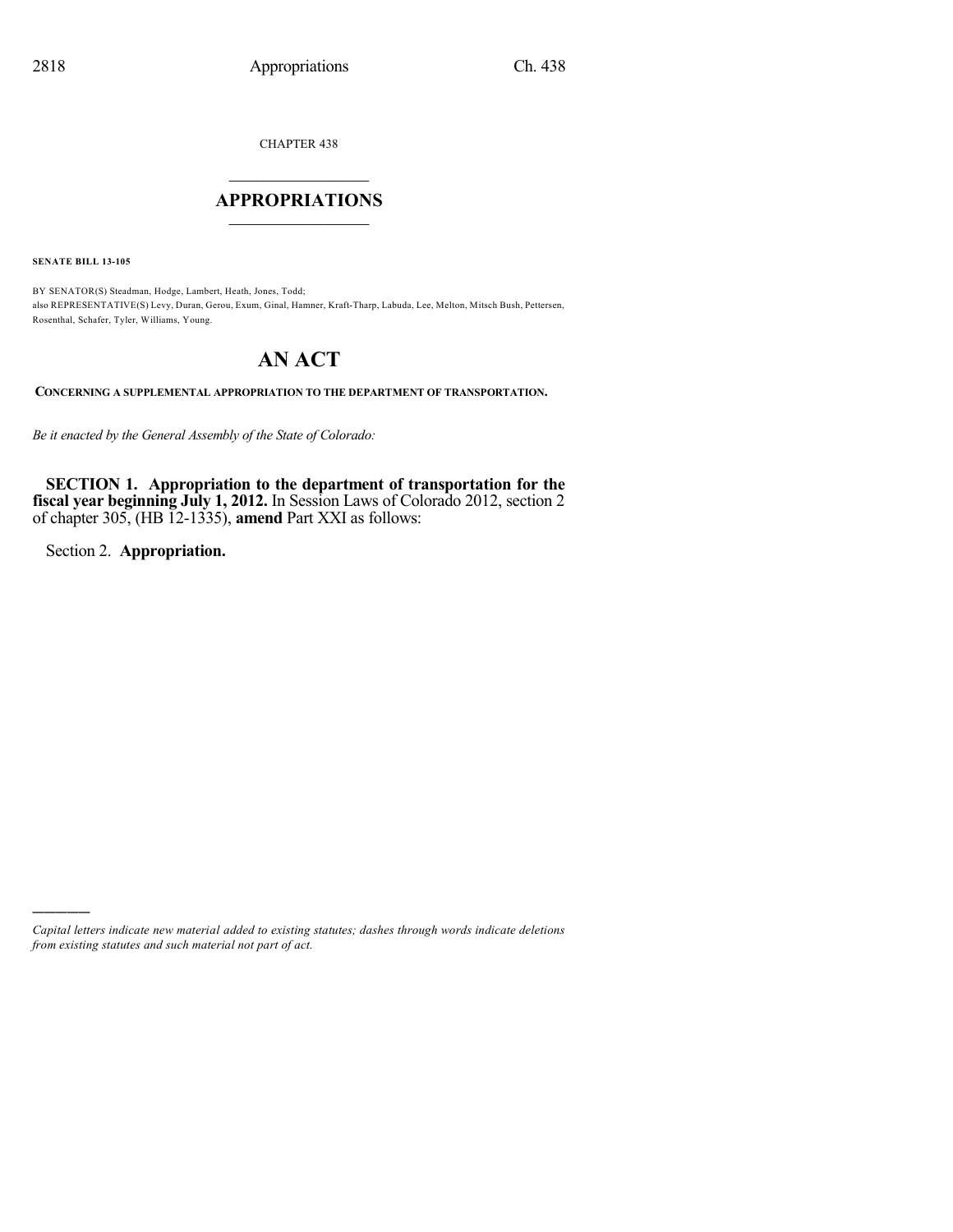|                 |       |                | APPROPRIATION FROM |              |                       |                |  |  |
|-----------------|-------|----------------|--------------------|--------------|-----------------------|----------------|--|--|
|                 |       |                |                    |              |                       |                |  |  |
| ITEM &          | TOTAL | <b>GENERAL</b> | <b>GENERAL</b>     | CASH         | <b>REAPPROPRIATED</b> | <b>FEDERAL</b> |  |  |
| <b>SUBTOTAL</b> |       | <b>FUND</b>    | <b>FUND</b>        | <b>FUNDS</b> | <b>FUNDS</b>          | <b>FUNDS</b>   |  |  |
|                 |       |                | <b>EXEMPT</b>      |              |                       |                |  |  |
|                 |       |                |                    |              |                       |                |  |  |

## **PART XXI DEPARTMENT OF TRANSPORTATION**

| (1) ADMINISTRATION | <del>23,771,617</del> | 21,959,110 <sup>a</sup> | $0.812.507^b$ |
|--------------------|-----------------------|-------------------------|---------------|
|                    | 24,358,412            | 22,545,905 <sup>a</sup> |               |
|                    |                       | $(165.3$ FTE)           | $(13.0$ FTE)  |

<sup>a</sup> This amount shall be from the State Highway Fund pursuant to Section 43-4-205 (5) (a), C.R.S. Included in this total amount is \$508,305 for 6,580 hours of legal services.

<sup>b</sup> This amount shall be funded internally by various cash fund sources transferred from the Construction, Maintenance, and Operations section.

| (2) CONSTRUCTION,       |                        |                             |                             |                |
|-------------------------|------------------------|-----------------------------|-----------------------------|----------------|
| <b>MAINTENANCE, AND</b> |                        |                             |                             |                |
| <b>OPERATIONS</b>       | <del>998,555,592</del> | <del>587,195,995(I)</del> * | $1,950,552(1)$ <sup>b</sup> | 409,409,045(I) |
|                         | 997,968,797            | $586,609,200(I)^a$          |                             |                |
|                         | $(3,126.5$ FTE)        |                             |                             |                |

Ch. 438 Appropriations 2819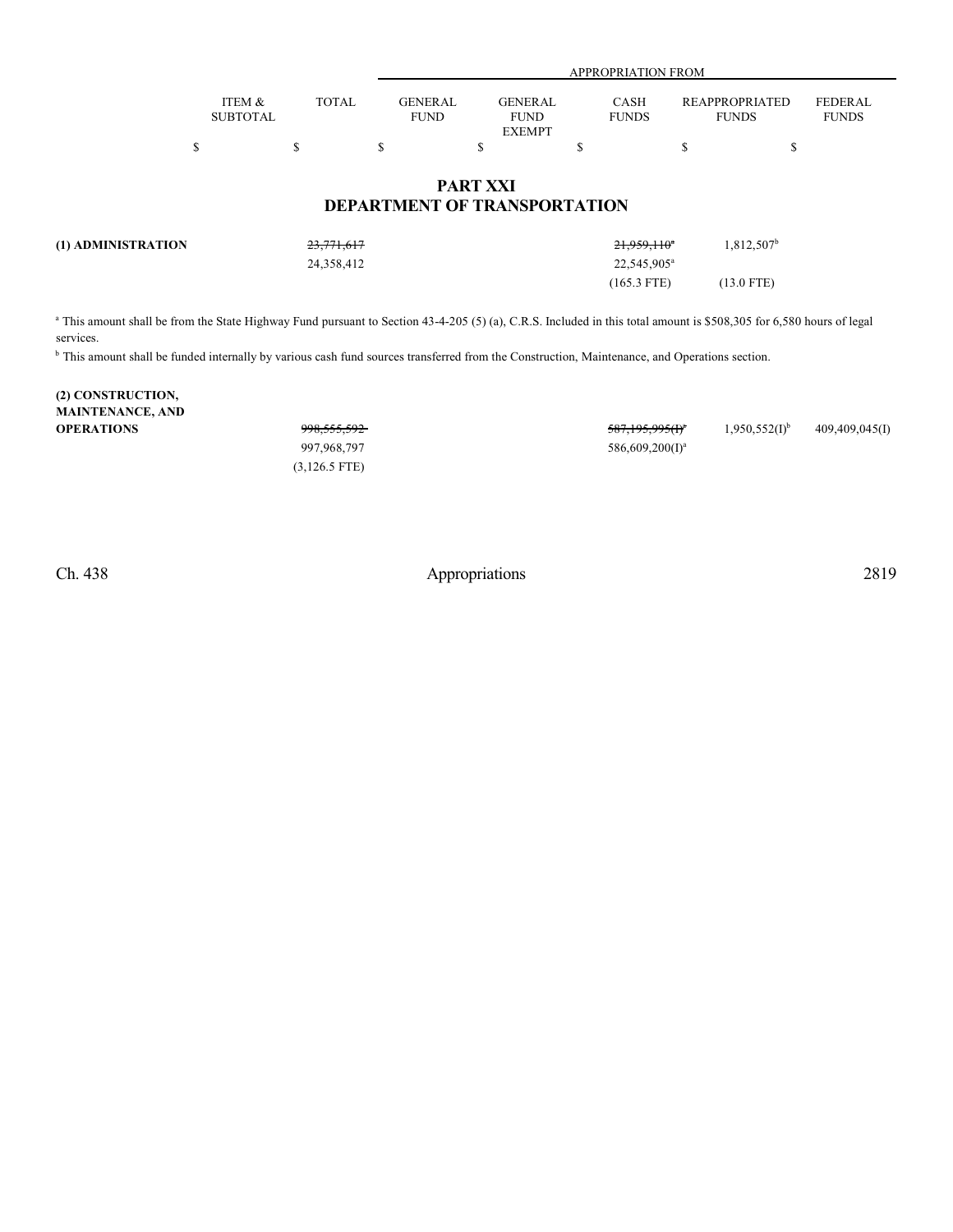**(3) HIGH**

## Ch. 438 Appropriations 2820

|                           |        |                          | APPROPRIATION FROM                             |  |                             |                                       |  |                          |
|---------------------------|--------|--------------------------|------------------------------------------------|--|-----------------------------|---------------------------------------|--|--------------------------|
| ITEM &<br><b>SUBTOTAL</b> | TOTAL. | GENER AL.<br><b>FUND</b> | <b>GENERAL</b><br><b>FUND</b><br><b>EXEMPT</b> |  | <b>CASH</b><br><b>FUNDS</b> | <b>REAPPROPRIATED</b><br><b>FUNDS</b> |  | FEDERAL.<br><b>FUNDS</b> |
| \$                        |        |                          |                                                |  |                             |                                       |  |                          |

<sup>a</sup> These funds are subject to allocation by the State Transportation Commission pursuant to Sections 43-1-106 (8) (h) and 43-1-113 (14) (a), C.R.S., and are included for informational purposes only. Of this amount, \$488,173,340 \$487,586,545 shall be from revenues credited to the State Highway Fund pursuant to Sections 43-4-205 (5) (a) and (6), C.R.S.; \$39,500,000 shall be from the Aviation Fund created in Section 43-10-109 (1), C.R.S.; \$29,500,000 shall be from miscellaneous department revenues including permit fees and interest earnings; \$23,232,693 (L) shall be from funds provided by local governments for highway maintenance and construction projects or as match for federal grants; \$5,000,000 shall be from the State Transit and Rail Fund created in Section 43-4-811 (2), C.R.S.; \$830,962 shall be from the Motorcycle Operator Safety Training Fund created in Section 43-5-504, C.R.S.; \$500,000 shall be from interest earnings from the loans and balances of the Transportation Infrastructure Revolving Fund created in Section 43-1-113.5 (1), C.R.S.; and \$459,000 shall be from the Law Enforcement Assistance Fund created in Section 43-4-401, C.R.S. Included in this total amount is \$761,067 for 9,852 hours of legal services and \$131,876 for Capitol complex leased space.

<sup>b</sup> These funds are subject to allocation by the State Transportation Commission pursuant to Sections 43-1-106 (8) (h) and 43-1-113 (14) (a), C.R.S., and are included for informational purposes only. This amountshall be funded internally by various cash fund sources transferred from the Construction, Maintenance, and Operations section.

| PERFORMANCE           |           |                    |
|-----------------------|-----------|--------------------|
| <b>TRANSPORTATION</b> |           |                    |
| <b>ENTERPRISE</b>     | 2.500,000 | $2,500,000(1)^{3}$ |
|                       |           | $(4.0$ FTE)        |

<sup>a</sup> This amount shall be from the Statewide Transportation Enterprise Special Revenue Fund created in Section 43-4-806 (3) (a), C.R.S. These funds are subject to allocation by the High-Performance Transportation Enterprise Board pursuant to Section 43-4-806 (3) (b), C.R.S., and are included here for informational purposes.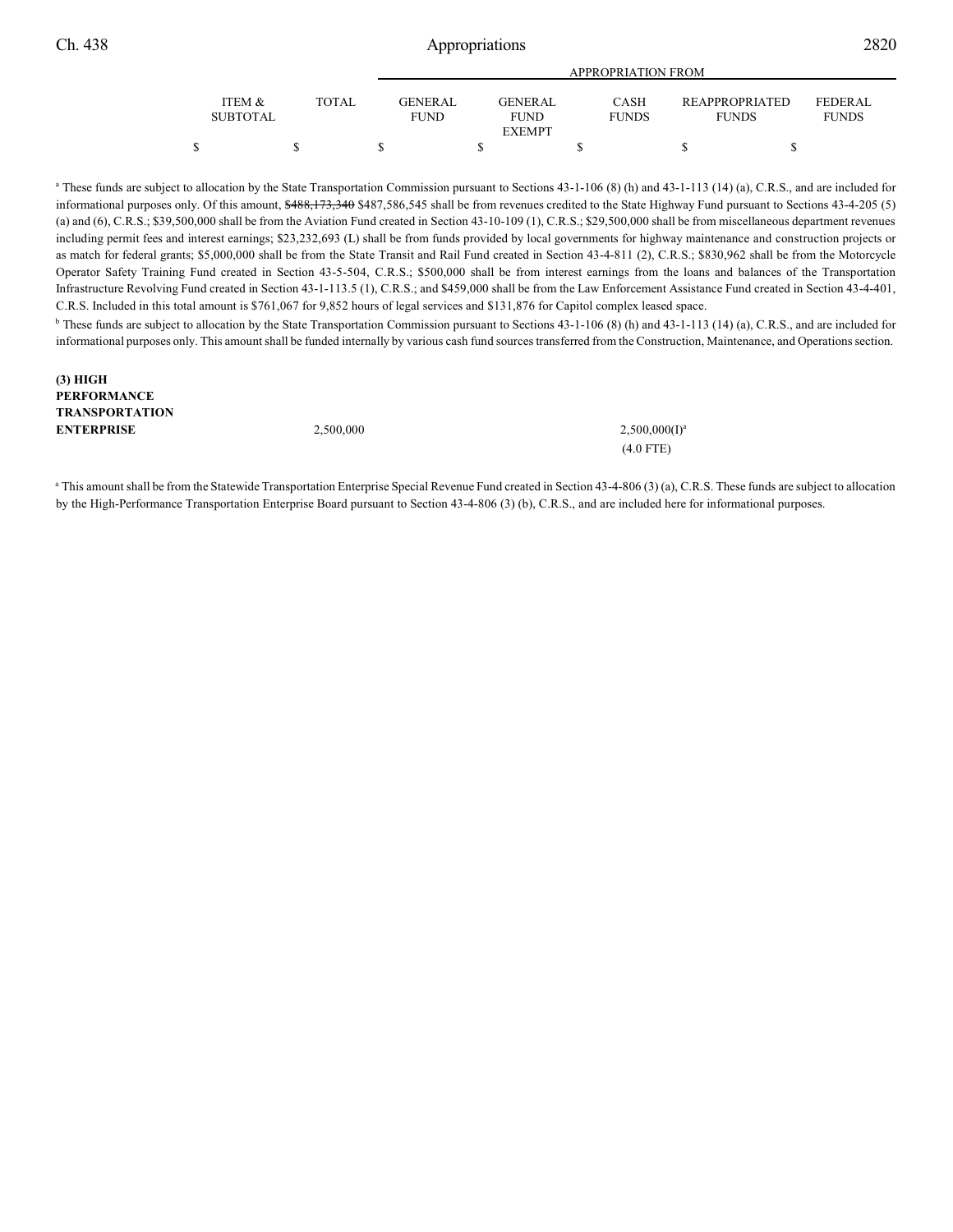| (4) FIRST TIME DRUNK     |           |           |
|--------------------------|-----------|-----------|
| <b>DRIVING OFFENDERS</b> |           |           |
| <b>ACCOUNT</b>           | 1.500.000 | 1.500,000 |

 $1,500,000$ <sup>a</sup>

<sup>a</sup> This amount shall be from First Time Drunk Driving Offender Account in the Highway Users Tax Fund created in Section 42-2-132 (4) (b) (II) (A), C.R.S.

| (5) STATEWIDE            |            |                   |
|--------------------------|------------|-------------------|
| <b>BRIDGE ENTERPRISE</b> | 93.026.477 | $93,026,477(I)^a$ |

<sup>a</sup> This amount shall be from the Statewide Bridge Enterprise Special Revenue Fund created in Section 43-4-805 (3) (a), C.R.S. These funds are subject to allocation by the Statewide Bridge Enterprise Board pursuant to Section 43-4-805 (3) (b), C.R.S., and are included for informational purposes only.

| <b>TOTALS PART XXI</b>  |                 |  |                            |                          |                |
|-------------------------|-----------------|--|----------------------------|--------------------------|----------------|
| <b>(TRANSPORTATION)</b> | \$1,119,353,686 |  | \$706.181.582 <sup>a</sup> | \$3.763.059 <sup>b</sup> | \$409,409,045° |

<sup>a</sup> Of this amount, \$23,232,693 contains an (L) notation; and  $\frac{6682,722,471}{6882,135,676}$  contains an (I) notation.

 $<sup>b</sup>$  Of this amount, \$1,950,552 contains an (I) notation.</sup>

<sup>c</sup> This amount contains an (I) notation.

Ch. 438 Appropriations 2821